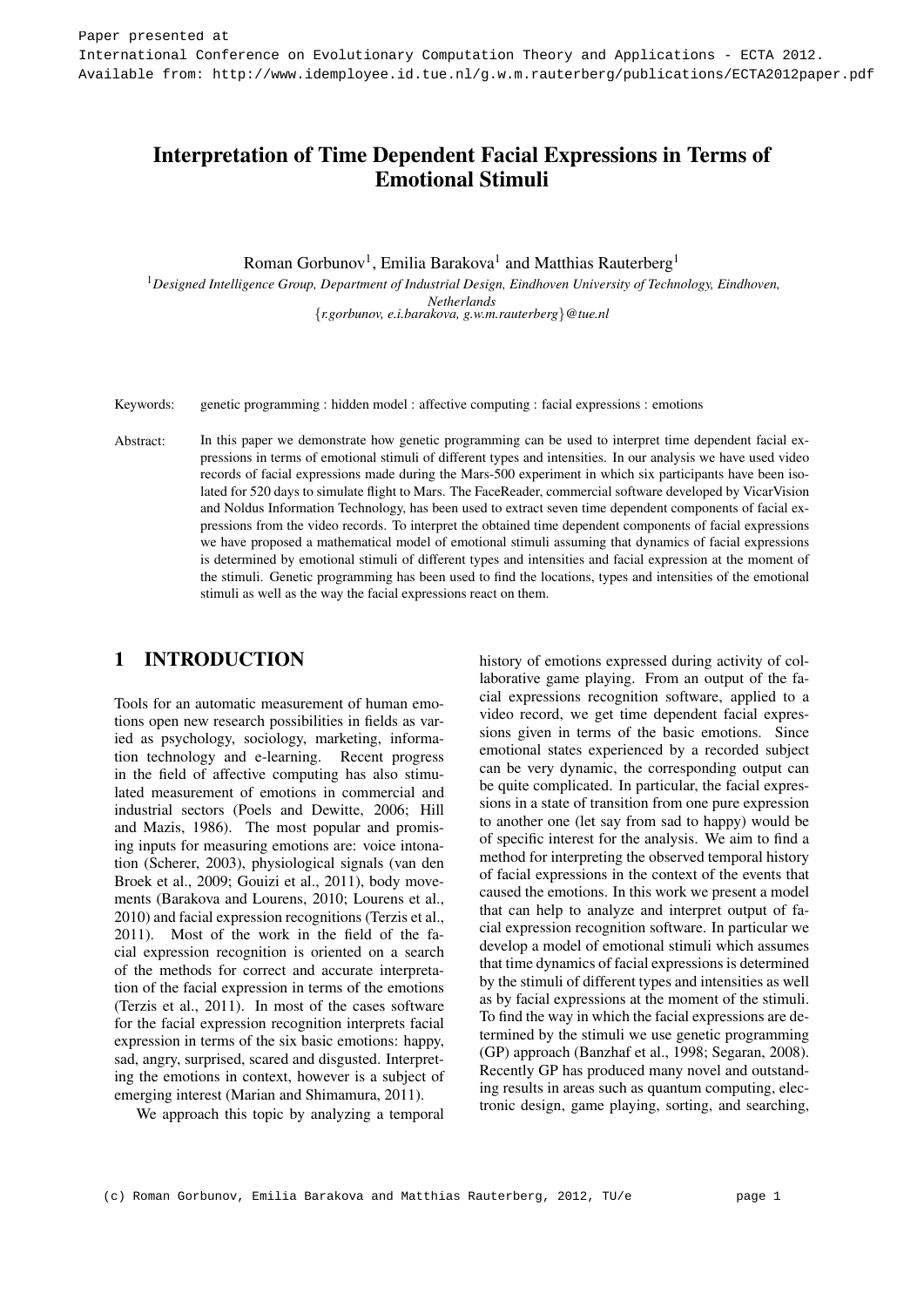due to improvements in GP technology and the exponential growth in CPU power. The GP has been chosen among other optimization methods since it is oriented on a search of functions that fulfill certain criteria (and not on a search of a set of parameters). As a consequence we do not need to predefine the structure of the functional relation between the facial expressions and emotional stimuli.

## 2 METHODS

#### 2.1 Data Collection

The video records of facial expressions have been collected during the Mars-500 isolation experiment in which six participants have been isolated for 520 days to simulate flight for Mars. In more detail, every second week the participants had to interact with each other through a computer environment for approximately 30 minutes as a part of our experiment. During these sessions the participants were seating in front of the computers performing different learning task and playing with each other the Colored Trails game (Grosz et al., 2004). The frontal video records of facial expressions have been made by the cameras located on the computers of the participants.

#### 2.2 Face Reader

To extract facial expressions from the available video records we have used the FaceReader, commercial software developed by VicarVision and Noldus Information Technology (Uyl and van Kuilenburg, 2005). The FaceReader can recognize facial expressions by distinguishing six basic emotions (plus neutral) with accuracy of 89 % (Uyl and van Kuilenburg, 2005). In more detail, the FaceReade recognizes happy, sad, angry, surprised, scared, disgusted and neutral components of the facial expressions. The system is based on Ekman and Friesen's theory of the Facial Action Coding System (FACS) that states that basic emotions correspond with facial models (Ekman and Friesen, 1977). In our study we have used the FaceReader to generate components of the facial expression for every third frame of the video. It gives the time separations between the two neighboring data points (components of the facial expression) equal to 120 milliseconds.

#### 2.3 Model of Emotional Stimuli

By emotional stimuli we understand everything that influence emotions and, as a consequence, the facial expressions of participants. In other words, everything that makes participants happy, sad, scared etc. is considered as an emotional stimulus. In this work we propose a model that states that components of the facial expressions  $\vec{f}_{k+i}$  are given by the last emotional stimulus  $\vec{s}_k$  and the facial expression at the moment of the stimulus  $\vec{f}_k$ :

$$
\vec{f}_{k+i} = \vec{F}\left(\vec{f}_k, \vec{s}_k, i\right). \tag{1}
$$

In other words we assume that after an emotional stimulus the facial expression changes from the current state to the state corresponding to the emotional stimulus. Further on we will call the  $\vec{F}$ -function as a response function because it determines the response of the facial expressions on emotional stimuli. In the above expression (1) the lower indexes are used to numerate the time frames of the video. The *k* index gives the position of the last emotional stimulus and the *i* is the number of time step between the given facial expression and the moment when the last stimulus happened.

In general the emotional stimuli can be described as a set of parameters. This is the reason why we denote them as vectors:  $\vec{s}$ . In this work we consider emotional stimuli as two-dimensional vectors in which the first component indicated the type of a stimulus (e.g. "sad", "funny", etc) and the second component indicates its intensity (how "sad" of "funny" was it?). In this model an emotional stimulus can be represented by its type *t* and intensity *I*. In this notation the considered model can be written in the following form:

$$
f_{k+i}^c = F^c\left(\vec{f}_k, t_k, I_k, i\right) = F_t^c\left(\vec{f}_k, I_k, i\right). \tag{2}
$$

In the above equation we have also switched from the vector to index notation. The upper index *c* is used to indicate different components of the facial expressions.

By a preliminary observation of the available data we have found segments in which components of the facial expressions are smooth function of time. An example of such segment is given in figure 1. By a further analysis of these patters we have found out that changes of different components of facial expressions are linearly proportional to each other within a good approximation. From a geometrical point of view it means that the considered segments lie on lines in the 7-dimensional space of the facial expressions. This fact is shown in the figure 2. This property can also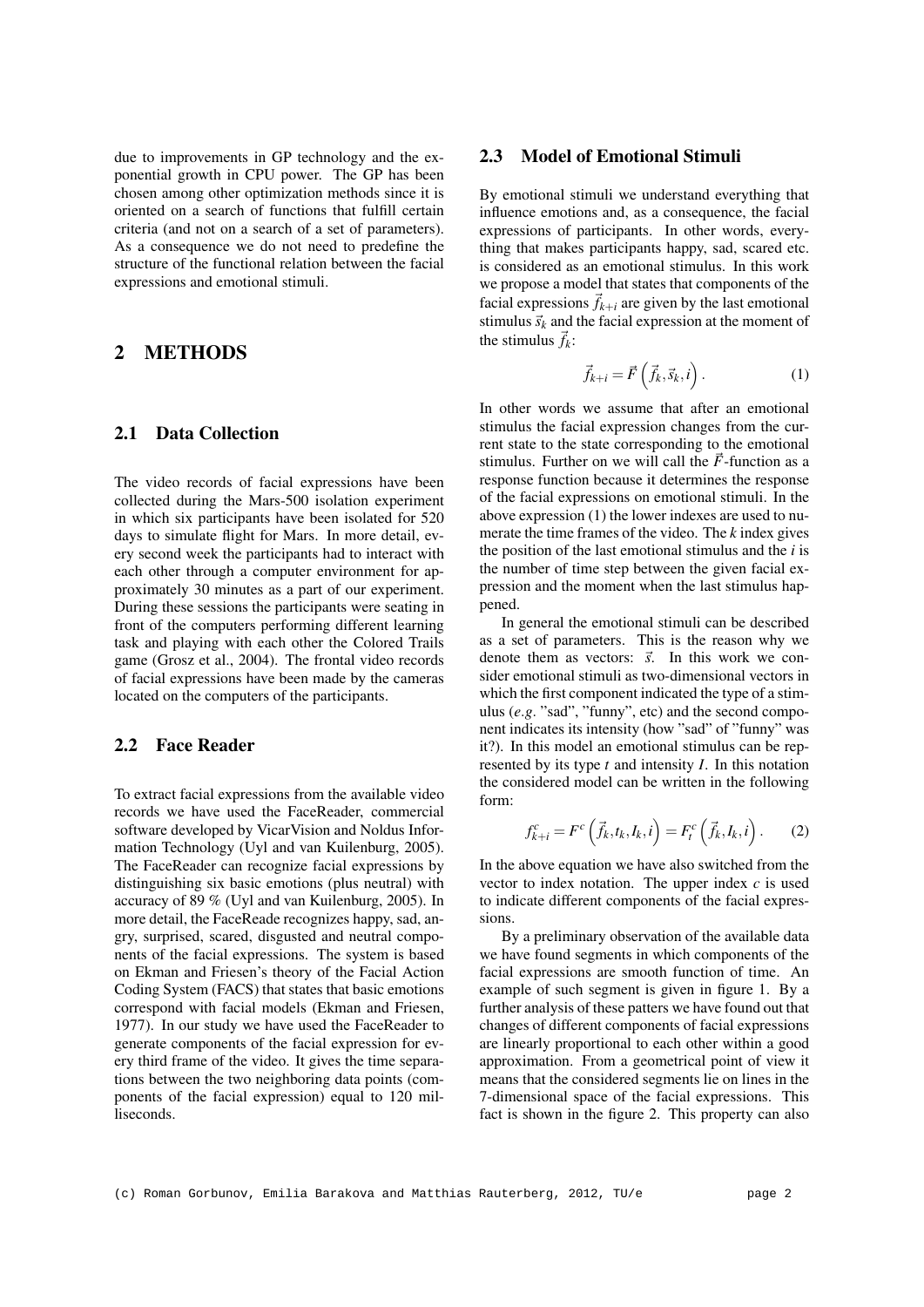

Figure 1: An example of a segment in which components of facial expressions are given as smooth functions of time



Figure 2: Examples of the segments forming straight lines in the space of the facial expressions

be given by the following mathematical expression:

$$
f_{k+i}^c = f_k^c + \mu(i) (s_k^c - f_k^c).
$$
 (3)

The function  $\mu(i)$  should be equal to zero if  $i = 0$  and be equal to one if *i* is larger enough. In this case the facial expression starts to change from the expression at the moment of the stimulus  $(f_k^c)$  and moves along a line to the final expression  $(s_k^c)$  corresponding to the given emotional stimulus.

Additionally to the above considered property in the figure 2 we can see that linear parts of the dependencies form a patter: all the lines are directed to specific locations in the space of the facial expressions. For example, in the figure we can see two groups of lines which point to "happy" and "sad" facial expressions, respectively. Because of this property the mathematical expression for the dynamics of the components of facial expression can be rewritten as:

$$
f_{k+i}^c = f_k^c + \mu(i) \left( \delta_{tc} I_k - f_k^c \right), \tag{4}
$$

wehre  $\delta_{tc}$  is the Kronecker's delta. The *t* can be considered as the type of the stimulus and *I* as its inten-

sity. By fitting the observed dependencies we found out that  $\mu(i)$  can be approximated well by an exponential function  $\mu(i) = \exp(-\alpha \cdot i)$ . The equation (4) can be considered as a partial case of the above introduced general model (1). The expression (4) can be rewritten in the following form:

$$
f_{k+i}^c = \delta_{tc} \{ f_k^c [1 - \mu(i)] + \mu(i) I_k \} +
$$
  

$$
(1 - \delta_{tc}) \{ f_k^c [1 - \mu(i)] \}.
$$
 (5)

In the present study we use genetic programming to find the shape of the response function. To reduce the search space and, in this way, make the problem solvable we should restrict the form of the response function. In other words, we cannot search in a space of functions given by general expressions (1) or (2). On the other hand the structure of the response function should be able to capture not only the considered linear segments, given by the expression (5), but also more complex dependencies. As a compromise between these two extremes we will use the response function of the following form:

$$
f_{k+i}^c = \delta_{tc} F_1(f_k^c, I_k, i) + (1 - \delta_{tc}) F_2(f_k^c, I_k, i).
$$
 (6)

We would like to explicitly mention restrictions used in the expression (6) as compared to the response function in the general form (2). As we can see, the response function in the form (2) is given by 49 functions corresponding to different values of *c* and *t*. In other words, by the expression (2) we specify how the "happy" component of the facial expression changes after a "sad" stimulus, or how the "angry" component changes after a "happy" stimulus and so on. In contrast, the expression (6) contains only two functions  $(F_1$  and  $F_2$ ). This restriction assumes that the way in which the *i*-th component of the facial expression is influenced by the *i*-th stimulus is independent on *i*. In other word the "happy" component of the facial expression is assumed to depend on a "happy" stimulus in the same way as the "sad" component depends on a "sad" stimulus (assuming that the initial values of the components of the facial expressions as well as the intensities of the stimuli were the same in the two mentioned cases). In the same way it is assumed that *i*-th component of the facial expression depends on *j*-th stimulus in the same way for all possible combinations of *i* and *j* as soon as *i* is not equal to *j*. In other word the "happy" component of the facial expression is assumed to depend on a "sad" stimulus in the same way as, let's say, the "angry" component depends on a "disgusted" stimulus. It more detail, we assume that *i*-th component of the facial expressions decays after *j*-th stimulus if *i* is not equal to *j* and the form of this decay is the same for all possible combinations of *i* and *j*.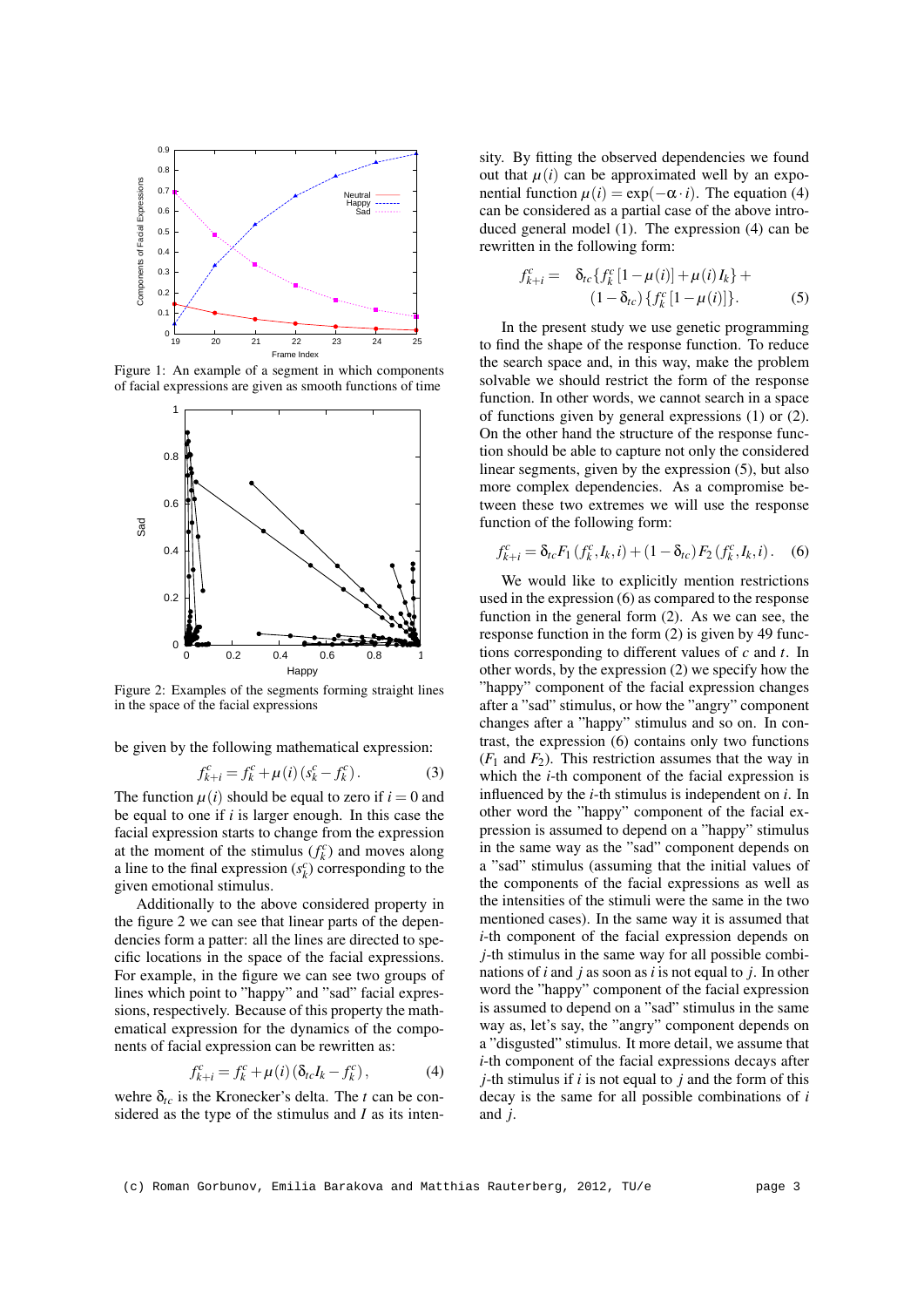## 2.4 Genetic Approach for Finding Response Functions

To find the functions  $F_1$  and  $F_2$  which determine the response of the facial expression on emotional stimuli of different types and intensities, we have used genetic programming.

In more detail, every function has been represented as a tree. For example, the exponential functions corresponding two the expression 5 are shown in the figures 3 and 4. As nodes of the tree we used



Figure 3: Tree representation of the initial exponential guess for the first component  $(F_1)$  of the response function



Figure 4: Tree representation of the initial exponential guess for the fsecond component  $(F_1)$  of the response function

either basic functions or real constants or arguments. The set of the basic function consisted of 7 functions: (1) addition, (2) subtraction and (3) multiplication functions of two arguments, (4) "if-function", (5) "greater-than-function", (6) power function and (7) arctangents. The "if-function" is a function of 3 arguments. It compares the first argument with zero, and if it is larger than zero the function returns the second argument. Otherwise the third argument is returned. The "greater-than-function" is a function of two arguments. It returns 1 if the first argument is larger than the second one. Otherwise the second argument is returned.

The functions  $F_1$  and  $F_2$  have three arguments. They are indicated in the figures 3 and 4 as *p*0, *p*2 and  $p3$ . The first argument  $(p0)$  is the value of those component of the facial expression which corresponds to the type of the emotional stimulus ( $f_k^c$  in the equation (6)). The *k* index indicates that this value is taken at the moment of the stimulus. For example, in case of

a "happy" stimulus, *p*0 should be equal to the value of the "happy" component of the facial expression at the moment when the stimulus was observed by the participant. The second argument  $(p1)$  is the number of frames between the current moment and the moment of the last emotional stimulus (*i* in the eqaution (6)). The third argument (*p*2) is the intensity of the stimulus  $(I_k$  in the equation (6)).

To find a response function we have used a simple evolutionary process. The evolution started from the earlier defined pair of the exponential functions given by the equation (5) and shown in the figures 3 and 4. For the given pair of the trees we have calculated a score which indicated how well the given pair of functions explains the observed dynamics of the facial expressions (more details about the calculation of the score will be given later). Then we created a new pair of trees by mutation of every tree in the old pair. To mutate a tree we randomly choose a node in the tree and replace it by a random tree. A random tree is generated in the following way. First we create a root node. We randomly decide if it should be a function or not. The probability for the node to be a function was set to 0.5. If a node is decided to be a function, then a function is randomly chosen from the earlier given list of the basic functions. If the node is decided to be not a function, than we decide if it should be a parameter (argument) or a constant. The probability for the node to be a parameter was set to 0.6. If a node is decided to be a parameter, one of the parameters is randomly chosen (either *p*0, or *p*1 or *p*2). If a node is decided to be a constant, a random number is generated and associated with the node. A random number generator with the uniform distribution between 0 and 1 was used. After a root node is created, we make a loop over its parameters (arguments) and generate nodes associated with them. The procedure is repeated recursively for every node in the tree, whose child-nodes are not specified yet. The procedure is stopped if there are no nodes that require child nodes (constants- and parameters-nodes). The maximal depth of the tree was set to 4 to prevent a generation of extremely large trees.

#### 2.5 Training Set and Score Function

We have searched for the response function that could model not all the data but only segments around the patterns described earlier and shown in the figures 1 and 2. To find a generalization of the dependency 5 we have extended the linear segments by preceding and subsequent steps of the data. The addition of nonlinear segments requires a use of a more general function. To find this function we have used GP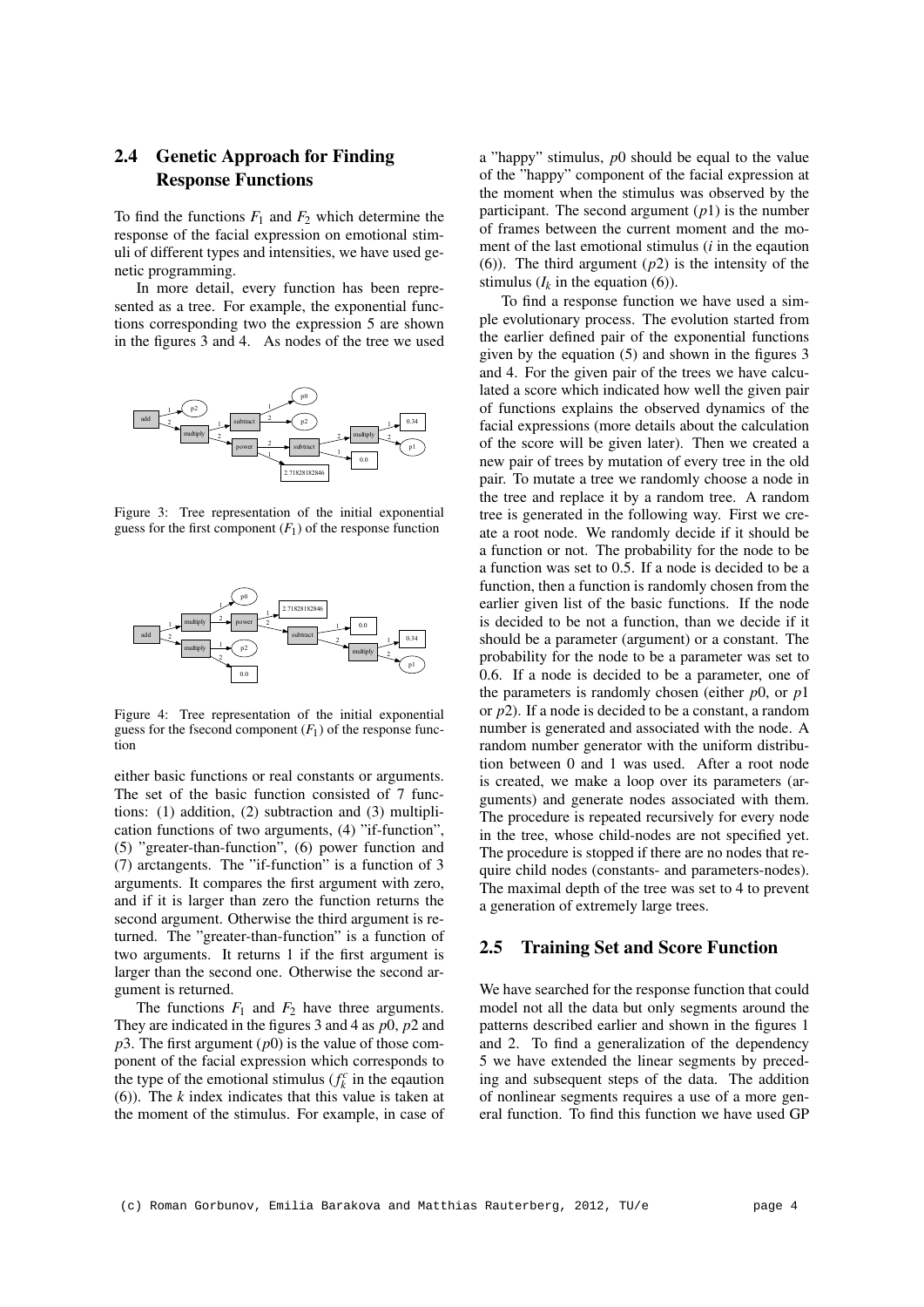techniques. In more detail we have selected all the parts of the trajectories in the space of the facial expression that lie on a line. In more detail, the points were considered as lying on a line if the angle between the line connecting the first and second points and line connecting the second and third points was not larger than 3 degree. Three video records have been considered. The number of segments with the above described properties in these records was 26, 52 and 21 respectively. The minimal and maximal length of the segments was 6 and 12 steps, respectively. The average length of the segments was equal to 7.3 steps. To capture patterns happening immediately before and after the considered segments we have added to them 20 preceding and 31 subsequent steps.

For every extended segment we have searched for the best emotional stimulus that could explain the dependencies observed in the segment. In more detail we made a loop over all possible locations, types and intensities of the stimulus. The loop over intensities of the stimuli was run from 0.0 to 1.0 with the step equal to 0.01. For every considered stimulus we have used the available response function to predict the dynamic of the facial expressions. First we combine the intensity and type of the stimulus with the facial expression at the moment of the stimulus to estimate the facial expression on the next step. Then the difference between the estimated and observed facial expression has been calculated. In more detail, the estimated and real (observed) facial expressions can be represented as points in the 7-dimensional space of the facial expressions. As a measure of the difference between the estimated and observed facial expression we have used the distance between the two points, representing the two kinds of the facial expressions, divided by the average length of the vectors connecting the origin of the coordinate system and the two points:

$$
d = 2\frac{|\vec{o} - \vec{p}|}{|\vec{o} + \vec{p}|},\tag{7}
$$

where  $\vec{o}$  and  $\vec{p}$  are the observed and predicted facial expressions. The predicted facial expression has been considered as accepted if its deviation from the observed expression has been smaller than 0.03 according to the measure (7). After the prediction for the given step was accepted, a prediction for the next step was generated and evaluated in the same way. The procedure was repeated until an unaccepted prediction is reached. Then the total length of the prediction was calculated. In this way we get a location, type and intensity of the stimulus which maximize the length of the prediction for the considered segment. This procedure was performed for all the segments with a given response function and the total length of the

predictions has been used as a measure of the quality of the considered response function.

#### 2.6 Optimization Procedure

We started the evolutionary process from the response function given by the expression (5) and shown in the figures 3 and 4. Then we generate new response functions and evaluate their scores until a function with a score larger than or equal to those of the initial function is found. The new response function replaces then the initial function and whole procedure is repeated. The procedure is stopped if the score has no improvement for a large enough number of generations.

After the evolutionary search is stopped we run a hill climbing optimization algorithm to find new values for the constants involved into the trees to improve the predictive power of the response function. In more detail we make an iteration over all constants in the pair of trees. For every constant we consider the two neighboring values separated by 0.1 from its original value. Then we choose the variable and the direction of the shift over this variable which maximize the predictive power of the response function. If no improvement is possible we decrease the current step by 1.1.

We have run three independent optimization procedures for three different video records. After that the response functions optimized on the three independent sets of data have been tested on the data that were not used during the optimization.

## 3 RESULTS

We have run the evolutionary optimization procedure for 3 video records. These optimization procedures have been manually stopped after 2165, 156 and 672 steps of the evolution, respectively, because the score did not improved for several hundred steps. In all three cases we got an improvement of the predictive power of the response function if compared with the initial exponential guess given by the equation (5). In more detail, the average length of the accepted prediction made with the initial exponential guess was equal to 10.15, 10.98 and 10.48 steps for the 3 video records, respectively. After the evolutionary optimization the predictive power increased up to 12.50, 12.85 and 12.29 steps, respectively. The additional hill climbing optimization of the response functions found in the evolutionary optimization also led to an increase of the predictive power of the response functions in all three cases. However, the improvement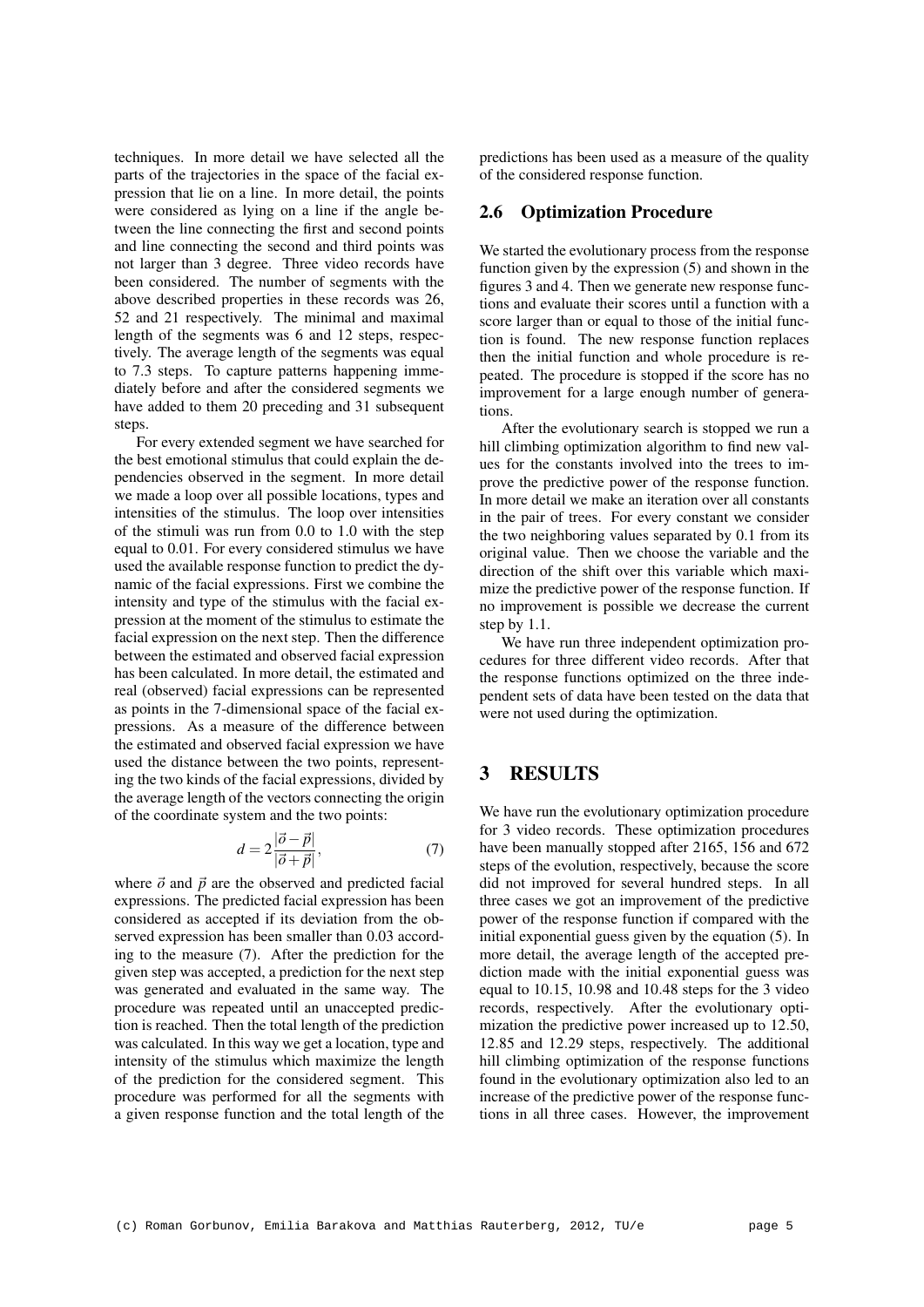was very small. After the hill climbing optimization the predictive power in the three cases increased to 12.65, 13.46 and 12.38 steps. The above found results are summarized in the table 1.

Table 1: Average length of the predictions for different data sets and response functions.

|                      | Video 1 | Video 2 | Video 3 |
|----------------------|---------|---------|---------|
| <b>Initial Guess</b> | 10.15   | 10.98   | 10.48   |
| After Ev. Opt.       | 12.50   | 12.85   | 12.29   |
| After H. C. Opt.     | 12.65   | 13.46   | 12.38   |

The examples of the found response functions are shown in the figure 5 and 6.



Figure 5: An example of the first response function representing different components of the facial expressions



Figure 6: An example of the second response function representing different components of the facial expressions

To make sure that we do not have an overfitting effect, the response functions have been tested on the data which were not used in the optimization procedures. The results of this test are summarized in the table 2. As we can see in the table, the first response function, which was obtained with the first video record performs well for the second and third video records. The average lengths of the prediction for the second and third video records are even larger than those for the first one. Moreover, the considered response function has a higher predictive power for the third video record than the third response function which was obtained with this record. So, we can conclude that the first response function has not

Table 2: Cross validation of the response functions.

|         | Video 1 | Video 2 | Video 3 |
|---------|---------|---------|---------|
| No Opt. | 10.15   | 10.98   | 10.48   |
| R.E.1   | 12.65   | 12.92   | 13.24   |
| R.E.2   | 10.31   | 13.46   | 11.86   |
| R.F.3   | 10.35   | 13.08   | 12.38   |

been overfitted. The second response function performs best for the second video record and has a low predictive power for the other two records. However, even for these two records the predictive power of the considered response function is larger than those of the exponential response function used as the initial guess. The third response function, obtained with the third video, performs also well with the second record but not so well with the first one. As a general conclusion we can say that response functions obtained just with one video record are meaningful and could perform well for other records. However, a small effect of the overfitting is present and for further optimization of the response functions it is recommended to use a larger set of data.

### 4 CONCLUSIONS

We have proposed a model of emotional stimuli that can be used to interpret time dependent components of facial expressions. In more detail, the time dynamics of the facial expressions is considered as determined by emotional stimuli of different types and intensities as well as by facial expression at the moment of the stimuli. We have also developed a computational procedure that can help to identify the locations of the emotional stimuli as well as their types and intensities based on the observed sequence of the facial expressions. This procedure is also used to determine the way in which the dynamics of the facial expressions is influenced by the emotional stimuli.

### **REFERENCES**

- Banzhaf, W., Nordin, P., Kelller, R. E., and Francone, F. D. (1998). *Genetic programming - An Introduction: On the Automatic Evolution of Computer Programs and Its Applications*. Morgan Kaufmann.
- Barakova, E. I. and Lourens, T. (2010). Expressing and interpreting emotional movements in social games with robots. *Personal and Ubiquitous Computing*, 14:457– 467.
- Ekman, P. and Friesen, W. V. (1977). *Manual for the Facial Action Coding System*. Consulting Psychologists Press, Palo Alto, CA.